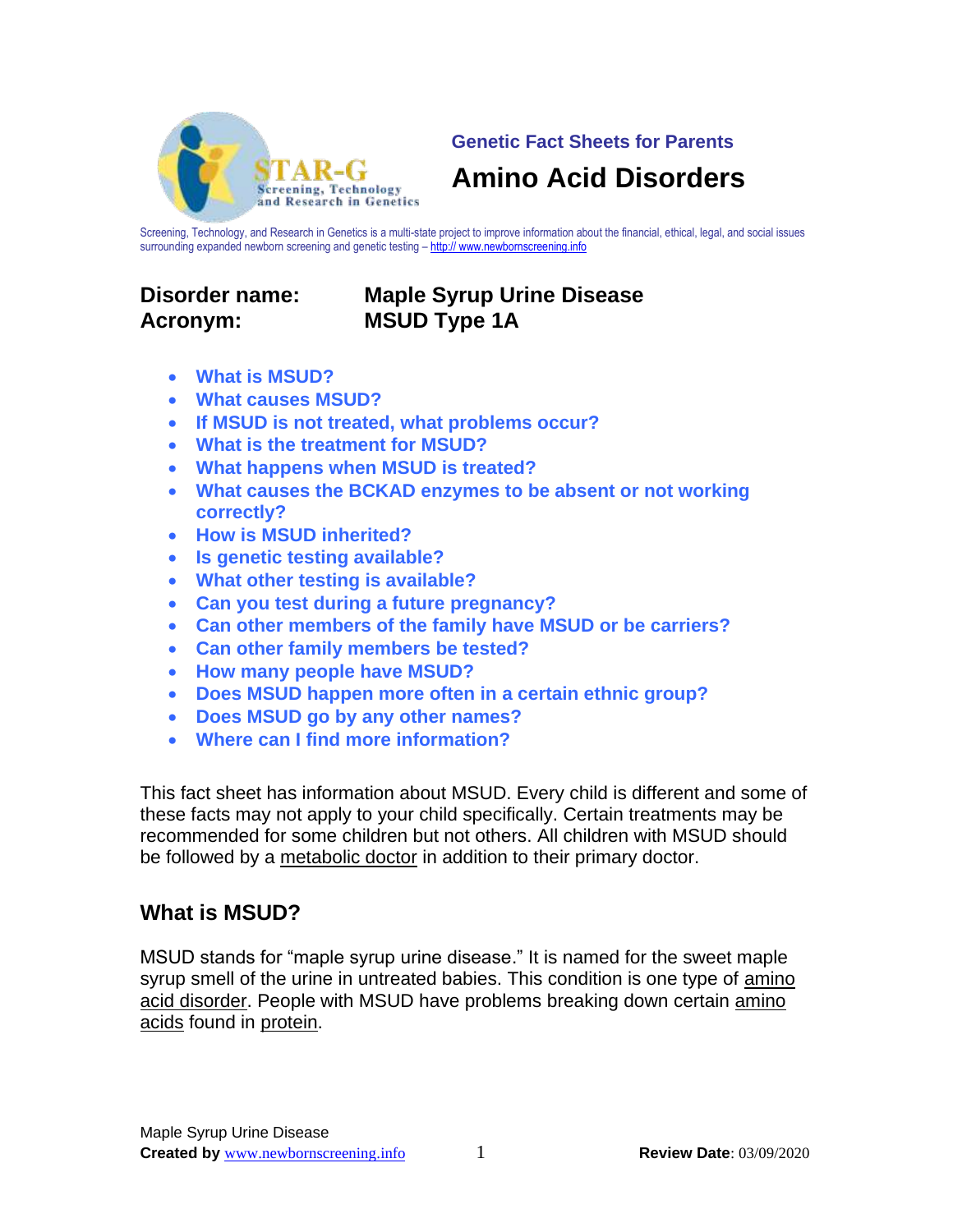#### **Amino Acid Disorders:**

Amino acid disorders (AAs) are a group of rare inherited conditions. They are caused by enzymes that do not work properly.

Protein is made up of smaller building blocks called amino acids. A number of different enzymes are needed to process these amino acids for use by the body. Because of missing or non-working enzymes, people with amino acid disorders cannot process certain amino acids. These amino acids, along with other toxic substances, then build up in the body and cause problems.

The symptoms and treatment vary between different amino acid disorders. They can also vary from person to person with the same amino acid disorder. See the fact sheets for each specific amino acid disorder.

Amino acid disorders are inherited in an autosomal recessive manner and affect both males and females.

## **What causes MSUD?**

In order for the body to use protein from the food we eat, it is broken down into smaller parts called amino acids. Special enzymes then make changes to the amino acids so the body can use them.

Classic MSUD, the most common form, is caused by the absence of a group of enzymes called "branched-chain ketoacid dehydrogenase" (BCKAD). The job of this enzyme group is to break down three different amino acids called leucine, isoleucine, and valine. When they cannot be broken down, these amino acids build up in the blood and cause problems.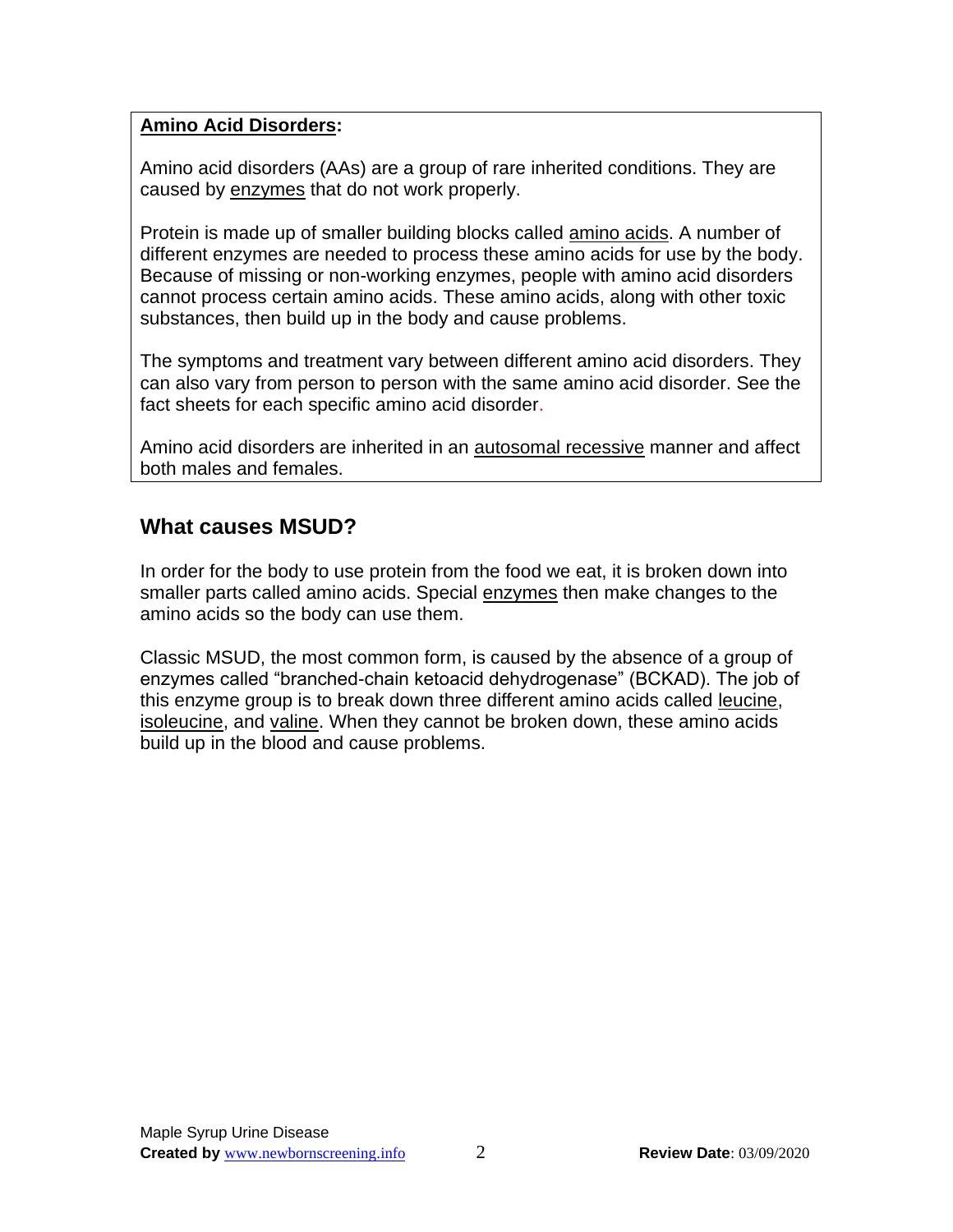#### **Maple Syrup Urine Disease MSUD**



Leucine, isoleucine, and valine are called "branched-chain amino acids" (BCAAs) because of their "tree-like" structure. They are found in all foods that contain protein. Large amounts are found in meat, eggs, milk, and other dairy foods. Smaller amounts are found in flour, cereal, and in some vegetables and fruits.

### **If MSUD is not treated, what problems occur?**

There are a number of different types of MSUD. The most common type, "classic MSUD," can be life-threatening and must be treated promptly to prevent serious health problems. Other types, including 'intermediate' and 'intermittent' forms of MSUD, are less severe. These milder types are less common. This fact sheet contains information on classic MSUD.

#### **Classic MSUD**

Symptoms start as soon as a baby is fed protein, usually shortly after birth. Some of the first symptoms are:

- poor appetite
- weak suck
- weight loss

Maple Syrup Urine Disease **Created by** [www.newbornscreening.i](http://www.newbornscreening.org/)nfo 3 **Review Date**: 03/09/2020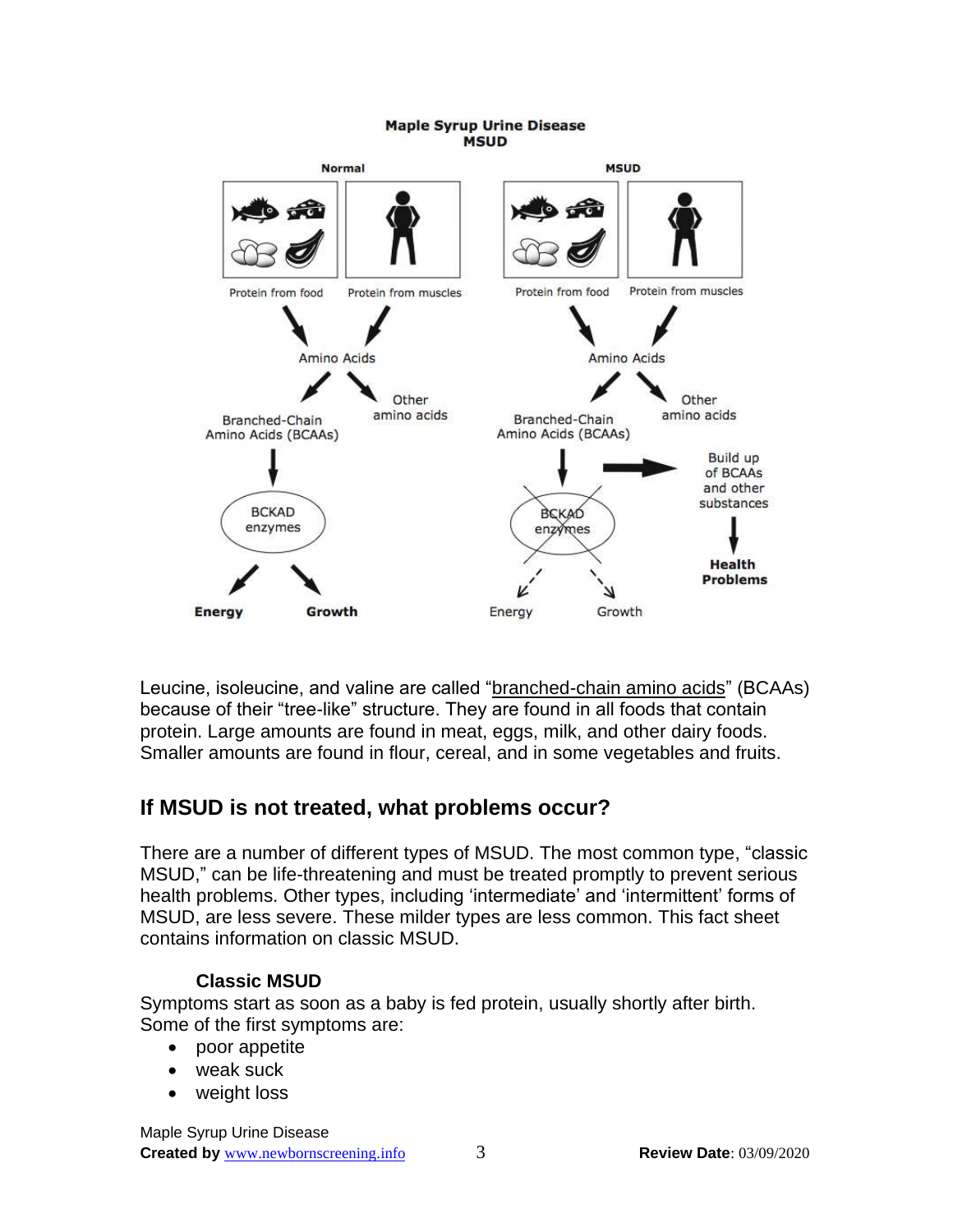- high-pitched cry
- urine that smells like maple syrup or burnt sugar

Babies with MSUD have episodes of illness called metabolic crises. Some of the first symptoms of a metabolic crisis are:

- extreme sleepiness
- sluggishness
- irritable mood
- vomiting

If not treated, other symptoms can follow:

- episodes where muscle tone alternates between being rigid and floppy
- swelling of the brain
- seizures
- high levels of acidic substances in the blood, called metabolic acidosis
- coma, sometimes leading to death

Symptoms of a metabolic crisis often happen:

- after going too long without food
- during illness or infection
- during stressful events such as surgery

Without treatment, brain damage can occur. This can cause intellectual disabilities or spasticity. Some babies become blind. If not treated, most babies with classic MSUD die within a few months.

## **What is the treatment for MSUD?**

Your baby's doctor will work with a metabolic doctor and dietician to care for your child.

Prompt treatment is needed to prevent intellectual disabilities and serious medical problems. Most children need to eat a very low-protein diet and drink a special medical formula. You should start the diet and the formula as soon as you know your child has MSUD. Your dietician can create a food plan that contains the right amount of protein, nutrients, and energy to keep your child healthy.

The following are treatments often recommended for children with MSUD:

#### **1. Medical Formula**

In addition to a low-protein diet, children are often given a special medical formula as a substitute for milk. This formula gives them the nutrients and protein they need while helping to keep their BCAA levels in a safe range.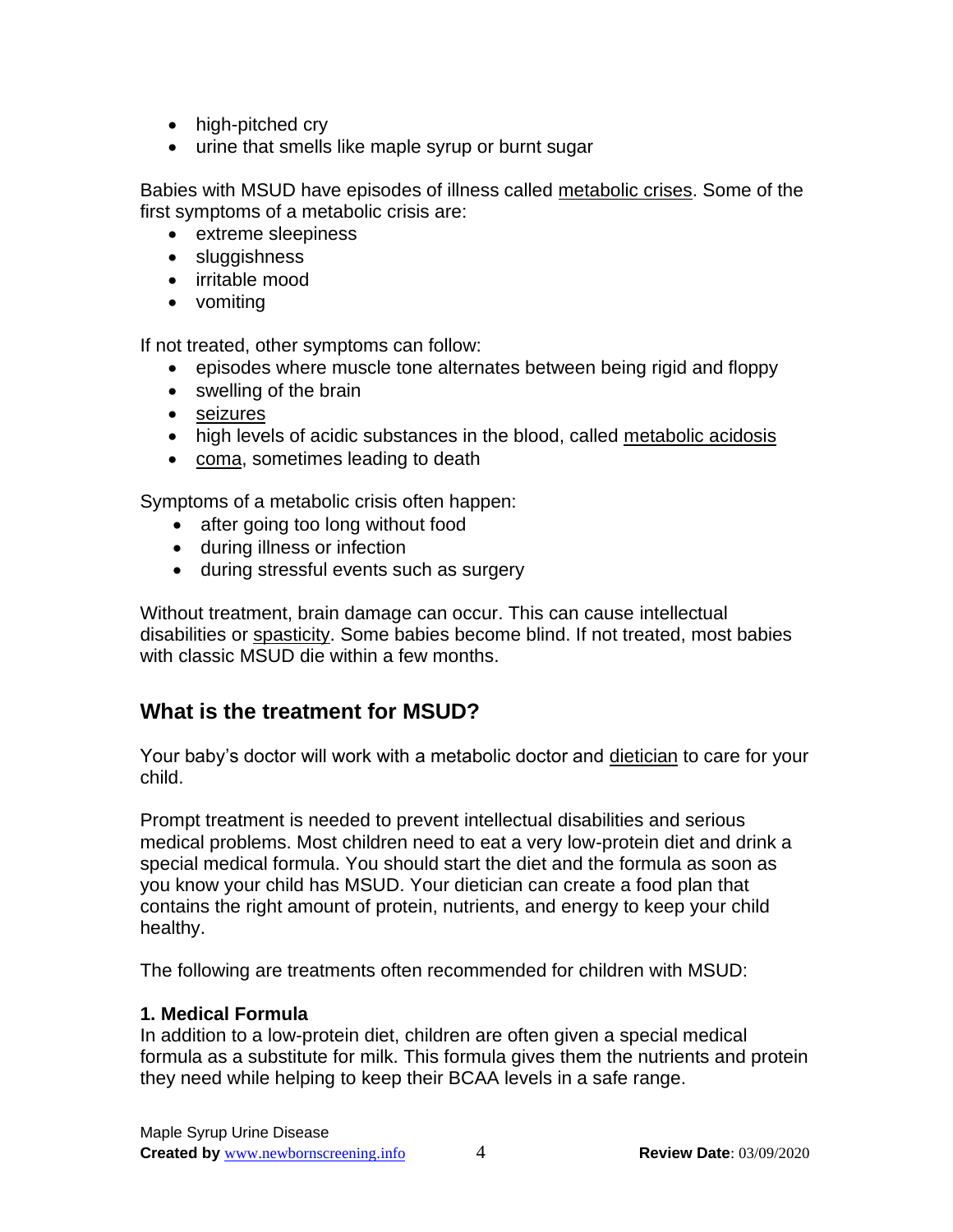Your metabolic doctor and dietician will tell you what type of formula is best and how much to use.

#### **2. Diet low in branched-chain amino acids**

The diet is made up of foods that are very low in the BCAAs which are found in protein. This means your child will need to avoid foods that are high in protein such as cow's milk, regular formula, meat, fish, cheese, and eggs. Regular flour, dried beans, nuts, and peanut butter also have BCAAs and must be avoided or strictly limited.

Many vegetables and fruits have only small amounts of the BCAAs and can be eaten in carefully measured amounts.

There are other medical foods such as special low-protein flours, pastas, and rice that are made especially for people with MSUD. Some states offer help with payment for these medical foods, and others require private insurance coverage for medical formula and other special medical foods.

Your metabolic doctor and dietician will decide on the best food plan for your child. The exact plan will depend on many things such as your child's age, weight, and general health. Your dietician will fine-tune the diet over time. Any diet changes should be made under the guidance of a dietician.

Lifelong treatment with the MSUD diet is necessary. Children are at risk for episodes of metabolic crisis when they don't follow the diet.

#### **3. Supplements**

Children with a rare type of MSUD, called "thiamine-responsive MSUD," can often be helped by thiamine supplements. Some children with classic MSUD may also benefit from thiamine. Ask your doctor whether your child should take thiamine supplements. Do not use any supplements without checking with your doctor.

#### **4. Tracking BCAA levels**

Your child will have regular blood tests to measure amino acid levels. The diet and formula may need to be adjusted based on blood test results.

### **5. Call your doctor at the start of any illness**

For children with MSUD, even minor illness can cause a metabolic crisis. In order to prevent problems, call your doctor right away when your child has any of the following:

- poor appetite
- low energy or extreme sleepiness
- vomiting
- an infection or illness
- a fever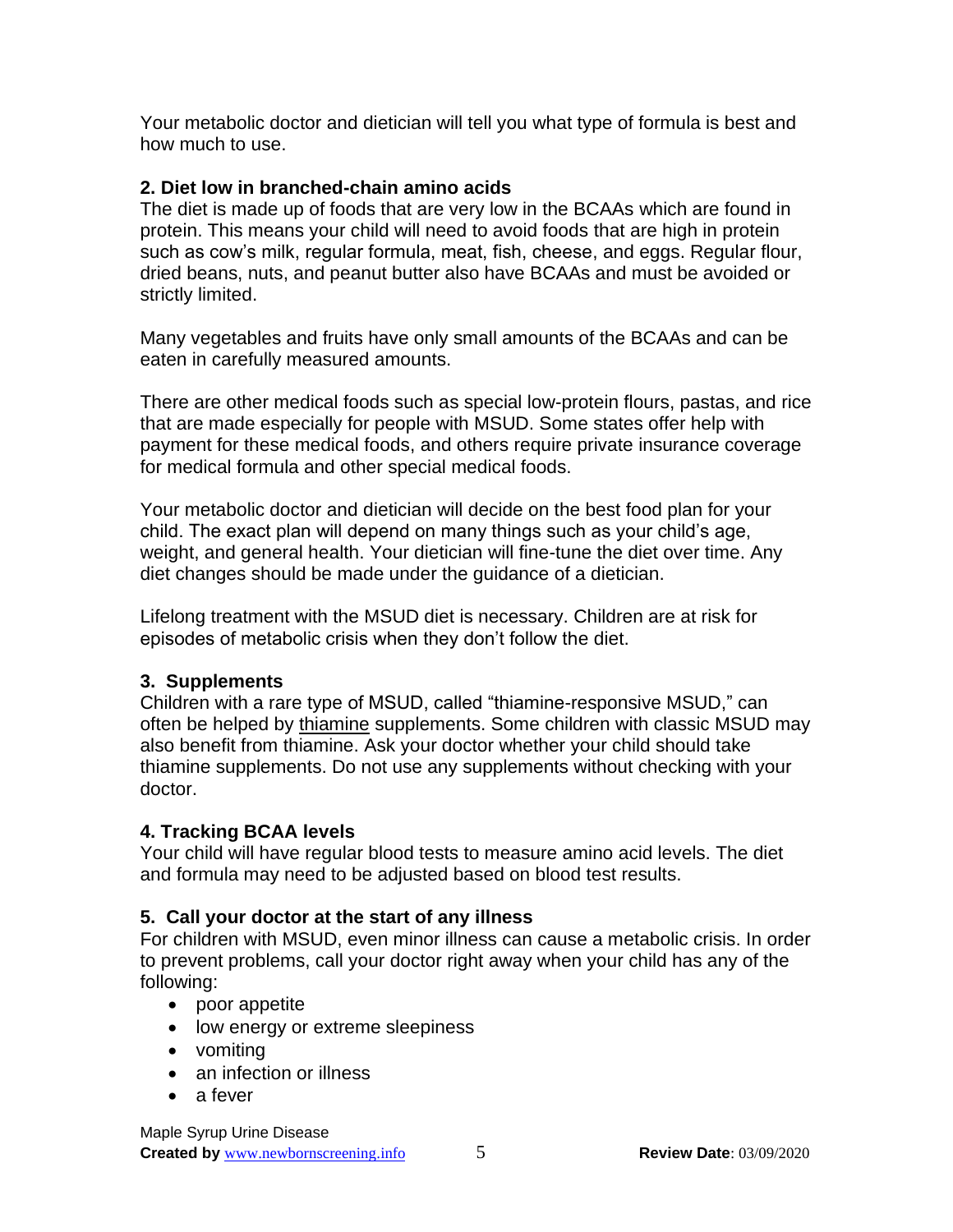- behavior or personality changes
- difficulty walking or balance problems

Children with MSUD need to eat more carbohydrates and drink more fluids during any illness – even if they're not hungry – or they could have a metabolic crisis. Children who are sick may not want to eat. If they can't eat, or if they show signs of a metabolic crisis, they may need to be treated in the hospital.

Ask your metabolic doctor if you should carry a special travel letter with medical instructions for your child's care.

#### **6. Liver transplantation**

Liver transplant surgery is an optional treatment for people with MSUD. The BCKAD enzyme that causes MSUD is located in the liver. Because of this, some children with MSUD have had liver transplantation surgery (removal of their liver and replacement with a donor liver) to treat their MSUD symptoms.

Liver transplantation is a major surgical procedure and has some risks. Individuals who have had a liver transplant must take medication for the rest of their lives to prevent their body from rejecting the donor liver. However, successful liver transplantation cures people of their MSUD symptoms.

Many factors must be considered before surgery and this option should be discussed very thoroughly with your child's physicians.

## **What happens when MSUD is treated?**

With prompt and lifelong treatment, children with MSUD often have healthy lives with typical growth and development. Early treatment can help prevent brain damage and intellectual disabilities.

However, children with MSUD are at increased risk to have attention deficit hyperactivity disorder (ADHD), anxiety, and depression even if they have had a liver transplant. The reasons for this are not well understood at this time.

Even with treatment, some children still develop swelling of the brain or have episodes of metabolic crisis. Children who have repeated metabolic crises may develop permanent brain damage. This can cause lifelong learning problems, intellectual disabilities, or spasticity.

### **What causes the BCKAD enzymes to be absent or not working correctly?**

Genes tell the body to make various enzymes. There are three genes that can cause MSUD – BCKDHA, BCKDHB, and DBT. Every person has two copies of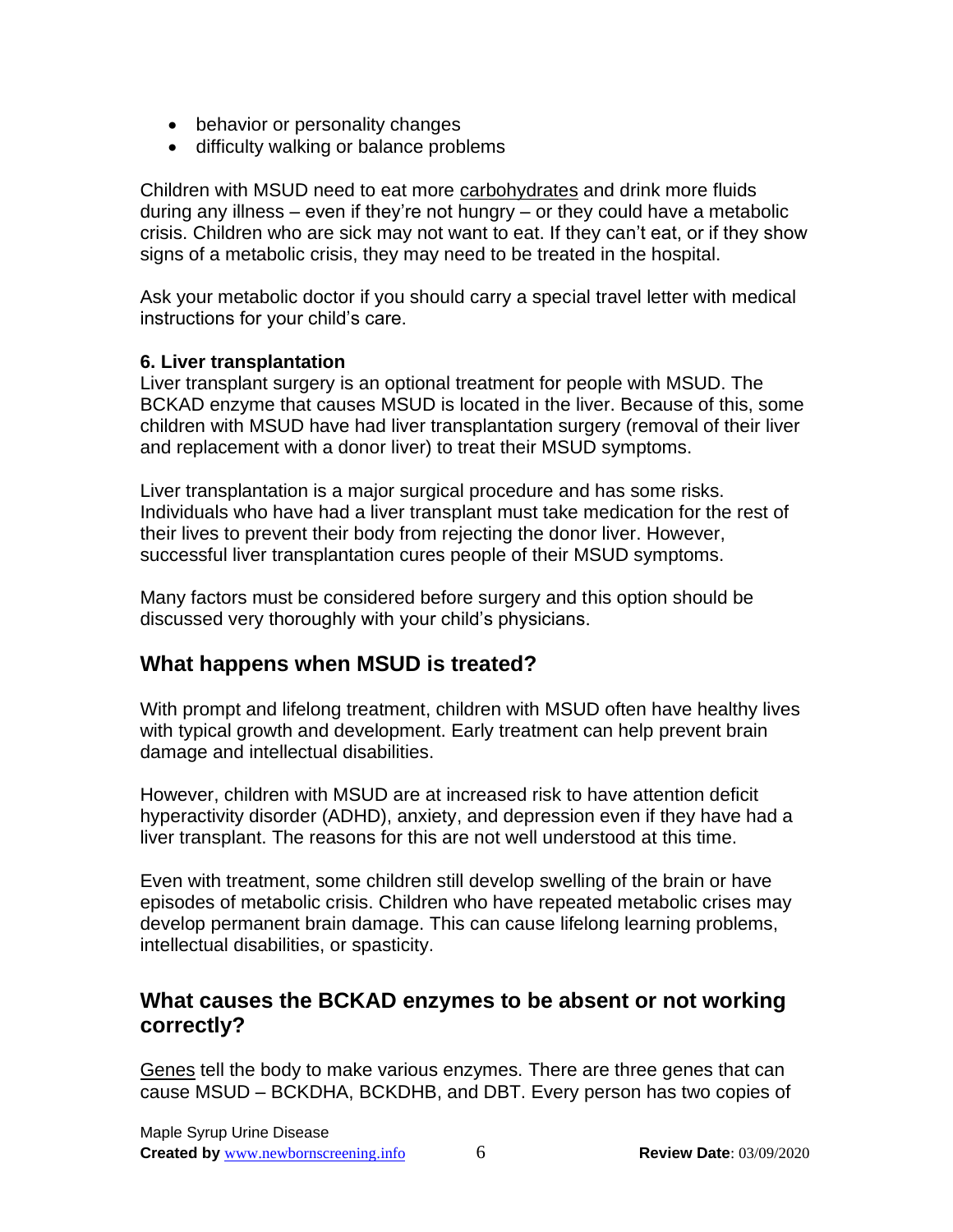each of these genes. People with MSUD have variants (changes) in both of their copies of one of these genes. Because of these genetic variants, the BCKAD enzymes do not work properly or are not made at all.

## **How is MSUD inherited?**

MSUD is inherited in an autosomal recessive manner. It affects both boys and girls equally.

In children with MSUD, both copies of a gene needed to make the BCKAD enzymes is not working correctly. These children inherit one non-working gene for MSUD from each parent.

Parents of children with MSUD rarely have the condition themselves. Instead, each parent has a single non-working gene for MSUD. They are called carriers. Carriers do not have MSUD because their other copy of this gene is working correctly.

When both parents are carriers, there is a 25% chance in each pregnancy for the child to have MSUD. There is a 50% chance for the child to be a carrier, just like the parents. And, there is a 25% chance for the child to have two working genes.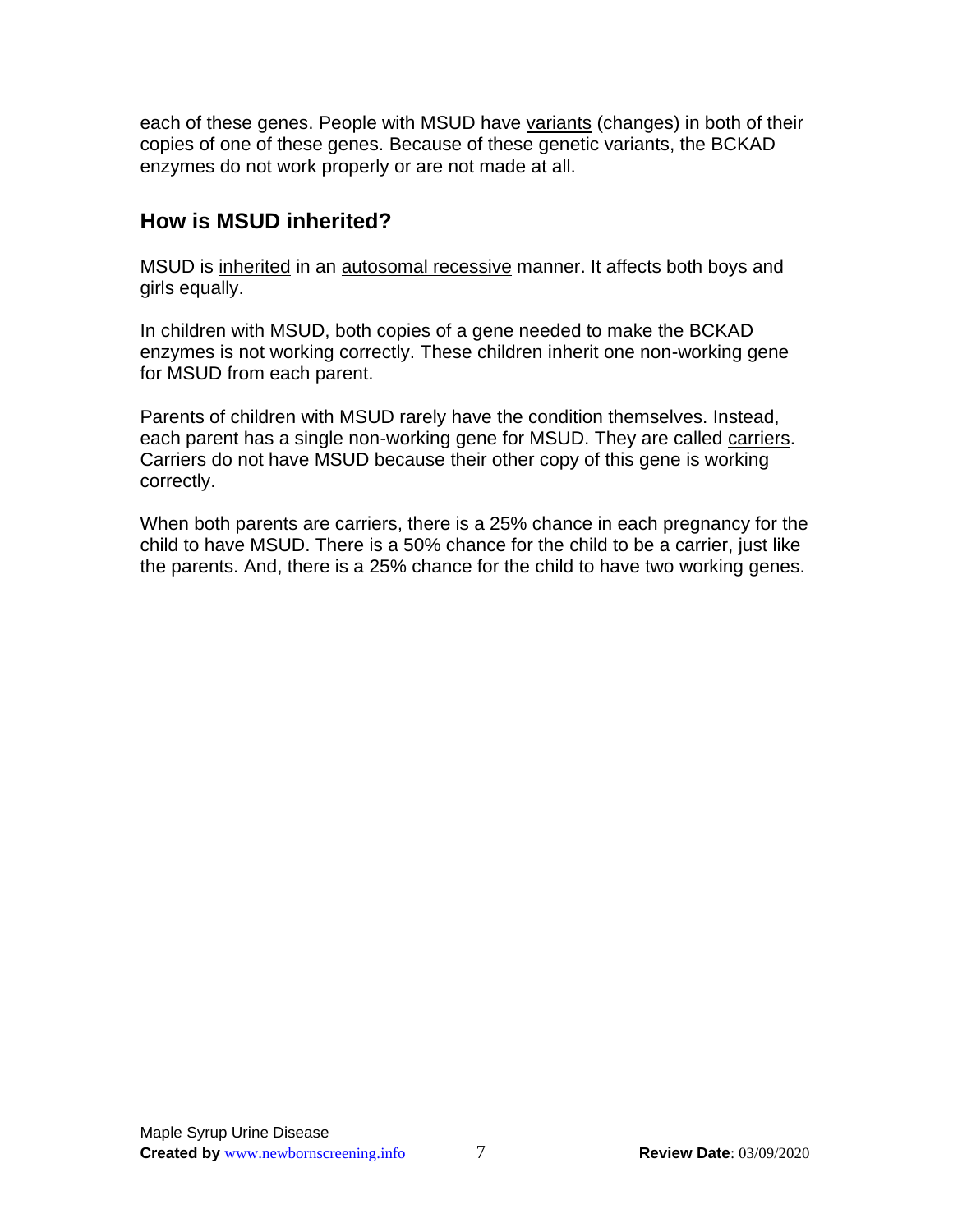

Genetic counseling is available to families who have children with MSUD. Genetic counselors can answer your questions about how the condition is inherited, choices during future pregnancies, and how to test other family members. Ask your doctor about a referral to a genetic counselor.

## **Is genetic testing available?**

Genetic testing for MSUD can be done on a blood sample. Genetic testing, also called DNA testing, looks for changes, also called variants, in the genes that causes MSUD.

DNA testing is not necessary to diagnose your child. It can be helpful for carrier testing or prenatal testing, discussed below.

## **What other testing is available?**

MSUD can be confirmed by measuring the amount of the branched chain amino acids in a blood sample. It can also be diagnosed by an enzyme test using a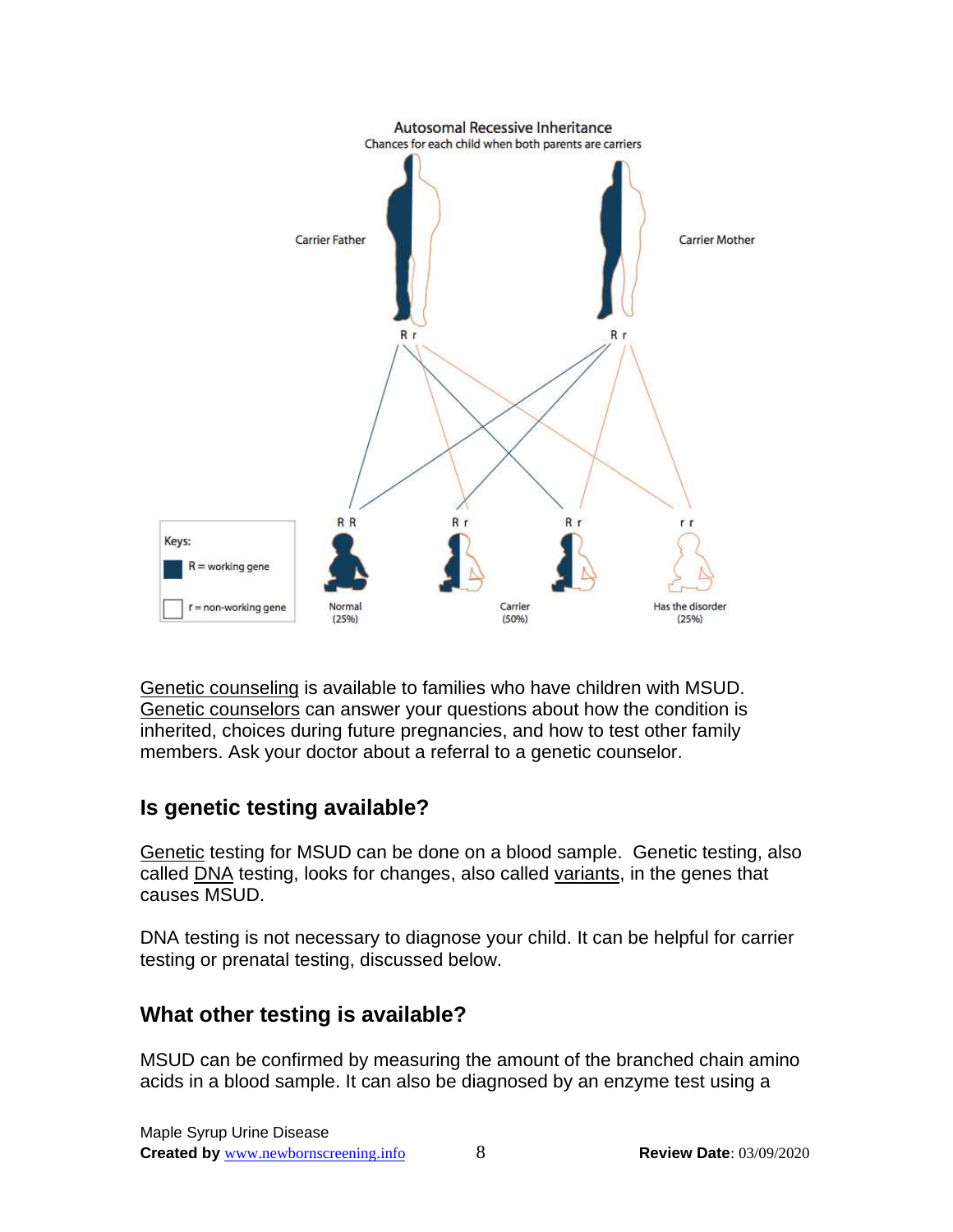blood or skin sample. Talk to your doctor or genetic counselor if you have questions about testing for MSUD.

## **Can you test during a future pregnancy?**

If both gene changes (variants) have been found in your child, DNA testing can be done during future pregnancies. The sample needed for this test is obtained by either CVS or amniocentesis.

If DNA testing would not be helpful, an enzyme test can be done on cells from the fetus. Again, the sample needed for this test is obtained by either CVS or amniocentesis.

Parents may choose to have testing during pregnancy or wait until birth to have the baby tested. Parents may also choose to use assisted reproductive techniques to decrease the chance that their future children would have MSUD. A genetic counselor can talk to you about your choices and answer questions about prenatal testing or testing your baby after birth.

## **Can other members of the family have MSUD or be carriers?**

#### **Having MSUD**

If they are healthy and growing normally, older brothers and sisters of a baby with MSUD are unlikely to have the condition. If you have questions about testing your other children, talk with your metabolic doctor or genetic counselor.

### **MSUD Carriers**

Brothers and sisters who do not have MSUD still have a chance to be carriers like their parents. Except in special cases, carrier testing should only be done on people over 18 years of age.

If you are a parent of a child with MSUD, your brothers and sisters have a 50% chance to be a carrier. It is important for other family members to be told that they could be carriers. There is a small chance they are also at risk to have children with MSUD.

All states offer newborn screening for MSUD. However, when both parents are carriers, newborn screening results are not sufficient to rule out the condition in a newborn baby. In this case, special diagnostic testing should be done in addition to newborn screening. It is very important that this testing be done shortly – ideally at 24 hours of age.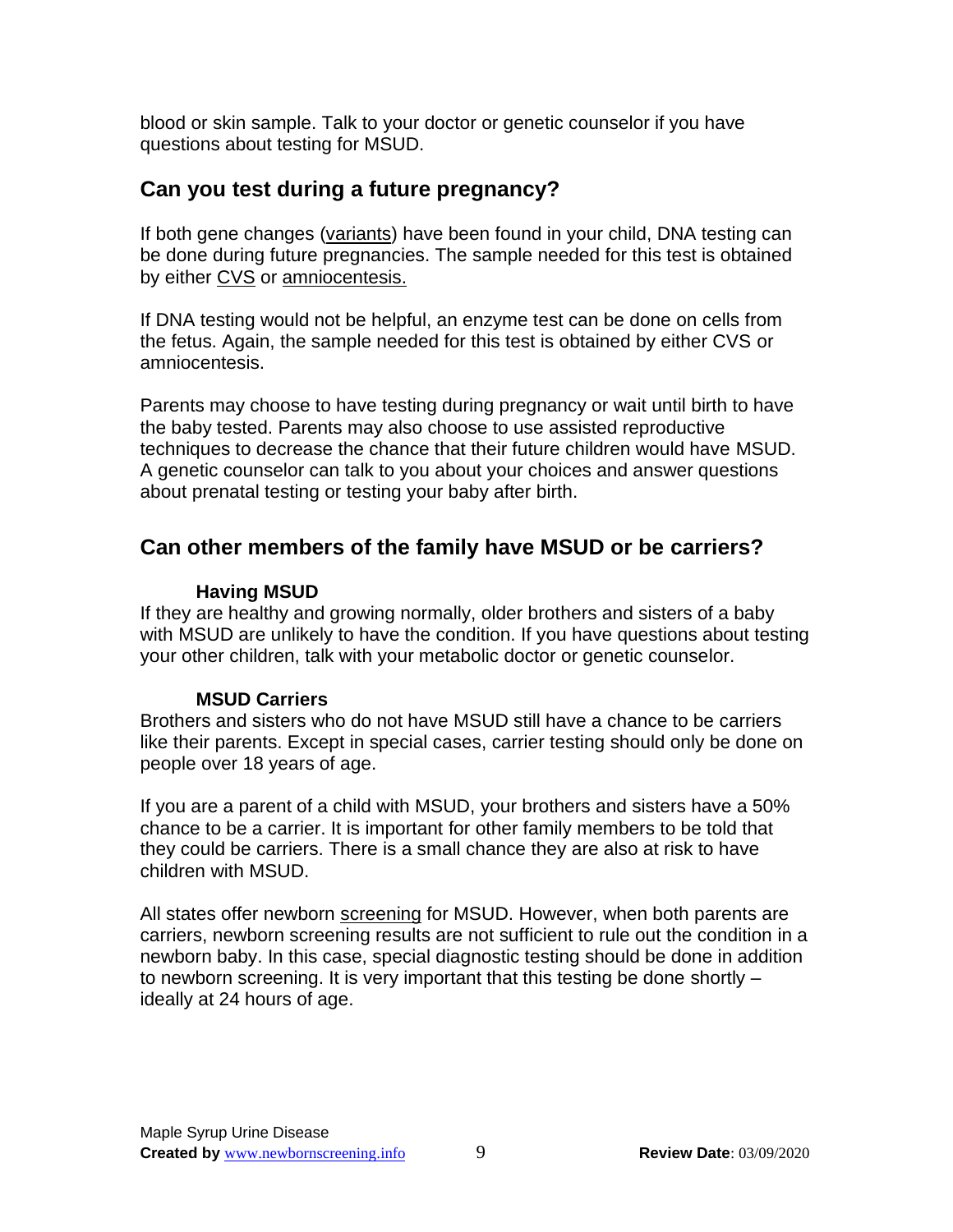## **Can other family members be tested?**

#### **Diagnostic testing**

If there is concern about whether they have the condition, diagnostic testing can be done on brothers or sisters to see if they also have this disorder. Talk to your metabolic doctor if you have questions about testing for MSUD.

#### **Carrier testing**

If both genetic variants have been found in your child, other family members can have DNA testing to see if they are carriers.

If DNA testing is not helpful, other methods of carrier testing may be available. If you have questions about carrier testing, ask your genetic counselor or metabolic doctor.

## **How many people have MSUD?**

About one in every 200,000 babies in the United States is born with MSUD.

## **Does MSUD happen more frequently in a certain ethnic group?**

MSUD occurs in all ethnic groups. It is more common in Mennonite people in certain parts of the United States. In the U.S., about one in 380 babies of Mennonite background is born with MSUD. It is also more common in people of French-Canadian ancestry.

## **Does MSUD go by any other names?**

MSUD is sometimes also called:

- branched chain ketoaciduria
- branched chain alpha-keto dehydrogenase deficiency
- BDKD deficiency
- Maple Syrup Disease
- Branched Chain Ketoacid Dehydrogenase deficiency
- BCKD deficiency

There are a number of other forms of MSUD that are less common than the classic type. These other forms are not discussed in this fact sheet.

- Intermittent branched-chain ketoaciduria
- Intermediate branched-chain ketoaciduria
- Thiamine responsive MSUD
- MSUD Type 1B
- MSUD Type II